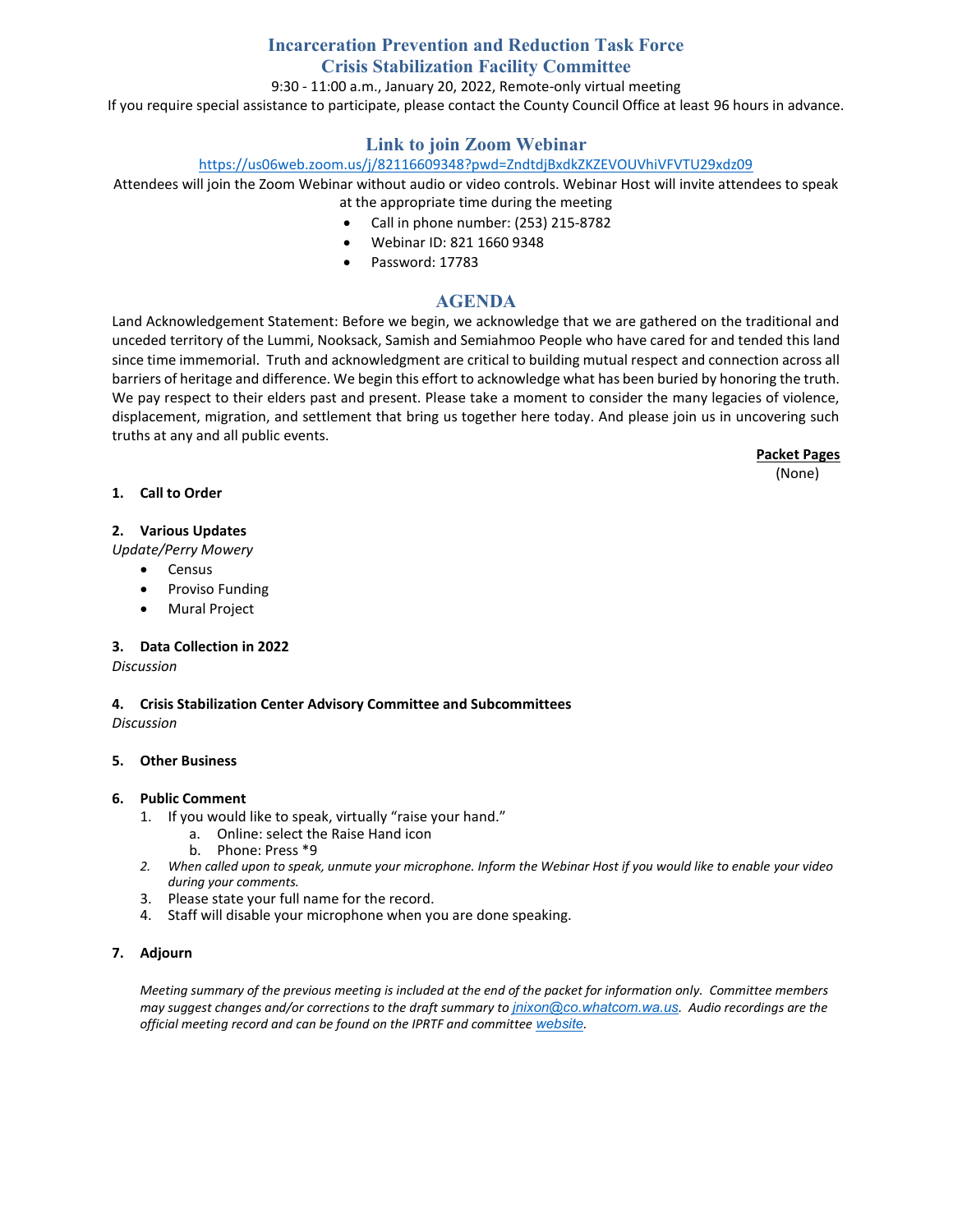# **Upcoming Meetings**

| <b>IPR TASK FORCE</b><br>Monthly<br>2 <sup>nd</sup> or 3 <sup>rd</sup> Monday<br>9-11 AM                                                     | <b>COMMITTEES</b>                                                                                                                                                                                                 |                                                                                                                                             |                                                                                                         |                                                                        |                                                                                                                                    |
|----------------------------------------------------------------------------------------------------------------------------------------------|-------------------------------------------------------------------------------------------------------------------------------------------------------------------------------------------------------------------|---------------------------------------------------------------------------------------------------------------------------------------------|---------------------------------------------------------------------------------------------------------|------------------------------------------------------------------------|------------------------------------------------------------------------------------------------------------------------------------|
|                                                                                                                                              | <b>BEHAVIORAL</b><br><b>HEALTH</b><br>Monthly<br>3 <sup>rd</sup> Tuesday<br>9:00-10:30 AM                                                                                                                         | <b>LEGAL &amp; JUSTICE</b><br><b>SYSTEMS</b><br>Monthly<br>2 <sup>nd</sup> Tuesday<br>$11:30$ AM $- 12:30$ PM                               | <b>CRISIS</b><br><b>STABILIZATION</b><br><b>FACILITY</b><br>Quarterly, 3rd<br>Thursday<br>9:30-11:00 AM | <b>INDEX</b><br>Bi-monthly<br>1 <sup>st</sup> Thursday<br>1:30-3:00 PM | <b>STEERING</b><br>Monthly<br>Various<br>Thursdays<br>$11:00$ AM -<br>12:30 PM                                                     |
| February 14<br>March 21<br>April 18<br>May 16<br>June 13<br>July 18<br>August 15<br>September 19<br>October 17<br>November 14<br>December 19 | February 15<br>March 15 (11:30-<br>1:00<br>April 19<br>May 17<br>June 14*(11:30-<br>1:00<br>July 19<br>August 16<br>September 20<br>$(11:30-1:00)$<br>October 18<br>November 15<br>December 13*<br>$(11:30-1:00)$ | February 8<br>March 15*<br>April 12<br>May 10<br>June 14<br>July 12<br>August 9<br>September 20*<br>October 11<br>November 8<br>December 13 | April 21<br>July 21<br>October 20                                                                       | February 3<br>April 7<br>June 2<br>August 4<br>October 6<br>December 1 | February 3<br>March 10<br>April 7<br>May 5<br>June 2<br>July 7<br>August 4<br>September 8<br>October 6<br>November 3<br>December 8 |

### **Visit th[e Task Force website meeting calendar](https://www.whatcomcounty.us/calendar.aspx?CID=40,) for the most up-to-date meeting schedule** At this time, all meetings are held via remote-only Zoom Webinar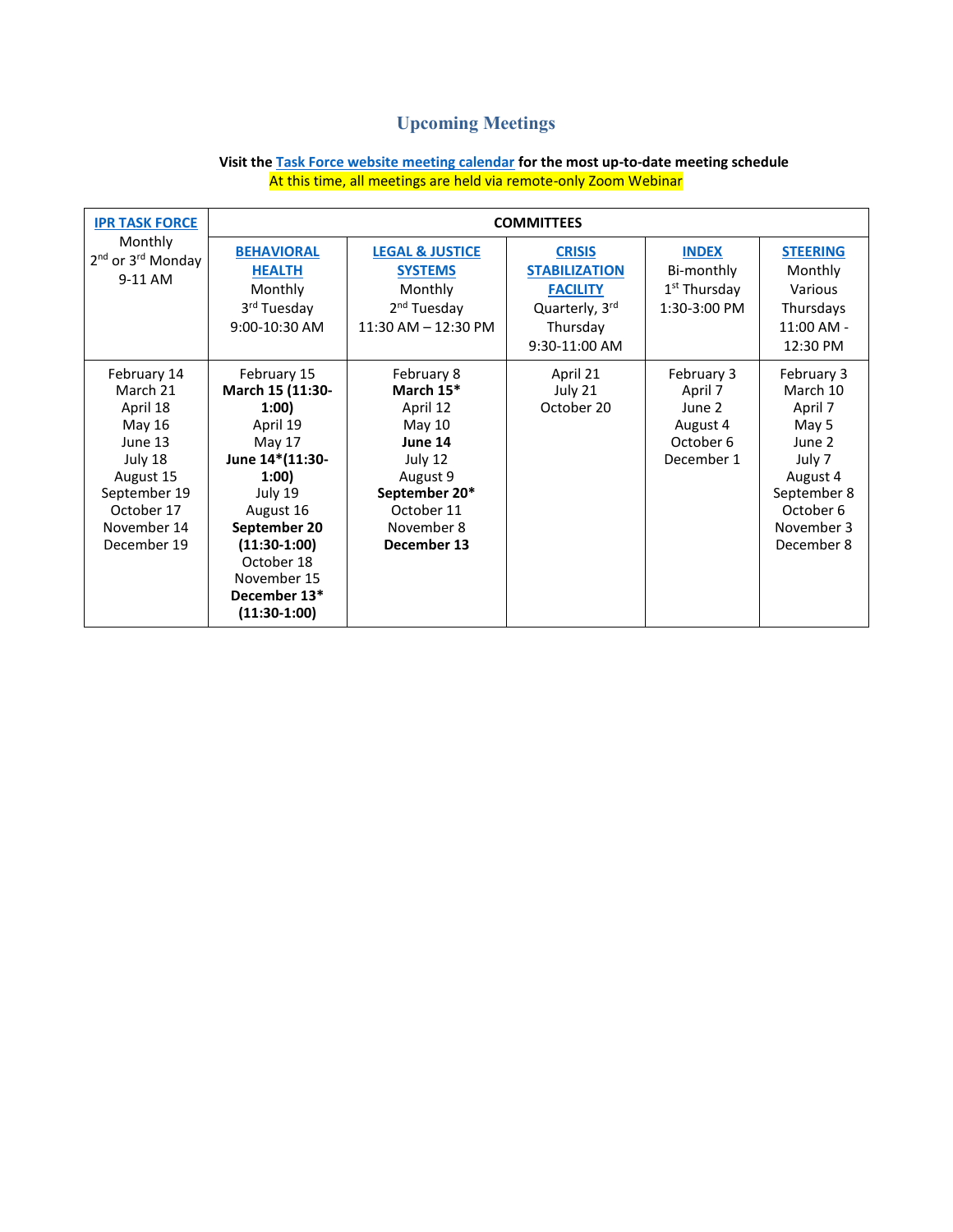# **Incarceration Prevention and Reduction Task Force Crisis Stabilization Facility Committee**

Meeting Summary for September 16, 2021

*Agenda item links to YouTube video are functional at the time this meeting summary was created, however, YouTube links may change. Links in this document will not be updated. Please refer to the time notation on each agenda item.* **\_\_\_\_\_\_\_\_\_\_\_\_\_\_\_\_\_\_\_\_\_\_\_\_\_\_\_\_\_\_\_\_\_\_\_\_\_\_\_\_\_\_\_\_\_\_\_\_\_\_\_\_\_\_\_\_\_\_\_\_\_\_\_\_\_\_\_\_\_\_\_\_\_\_\_\_\_\_\_\_\_\_\_\_\_\_\_\_\_\_\_\_\_\_\_\_\_\_\_\_\_\_\_\_\_\_\_\_**

### **1. Call to Order**

Committee Chair Anne Deacon called the meeting to order at 9:30 a.m. The meeting was held via remoteonly Zoom Webinar.

Members Present: Doug Chadwick, Anne Deacon, Todd Donovan, Mike Hilley, Jack Hovenier, Michael **McAuley** 

Members Absent: Tyler Schroeder

### **2. [Census Update](https://youtu.be/lrWzmmyDpJ8?t=59) (00:01:00)**

Deacon reported on the current use of both units, which is at about 88 percent, issues with cameras and staffing, first responder drop-off use, the status of the mural project, legislative advocacy, the potential for making this facility a pilot project in coordination with State legislators, involuntary certification status, and the workforce shortage

Committee members discussed whether they are doing tours of the facility.

### **3. [Data Collection Review](https://youtu.be/lrWzmmyDpJ8?t=551) (00:09:12)**

Committee members discussed ongoing data they are collecting:

- Data from the Behavioral Health Administrative Services Organization (BH-ASO)
- They are getting monthly data from both providers
- Staff is working with Jeremy Morton to compile the data
- Admission data and diversion from jail or the emergency department
- The detox unit is often trying to get a client into inpatient treatment
- Whether clients would have gotten treatment services elsewhere if the facility didn't exist
- The facility program is medically-monitored, which is a higher level of care
- Law enforcement transporting to the emergency department for stabilization, before being transferred to the crisis stabilization facility
- Consider what data information they want to report to the community
- Whether the rate of 1/3 of all referrals who complete their stay is a good rate
- Medical reimbursement for transport
- The program advisory committee is available to resolve issues and set priorities for the program
- Whether the managed care organizations (MCOs) are adequately reimbursing the providers

### **4. [Legislative Advocacy \(00:39:00\)](https://youtu.be/lrWzmmyDpJ8?t=2339)**

Deacon reported on prioritizing advocacy on Medicaid rates, with some focus on the behavioral health crisis system. State legislator have gotten them additional money to support operations. It's important to not lose Roger Goodman's interest, as it will be critical for these issues.

### **5. [Program Advisory Committee work \(00:41:37\)](https://youtu.be/lrWzmmyDpJ8?t=2497)**

Deacon reported on the committee'sschedule and focus on the main referral services, so the services works for people. The committee should continue for many years, as a hub in the crisis system.